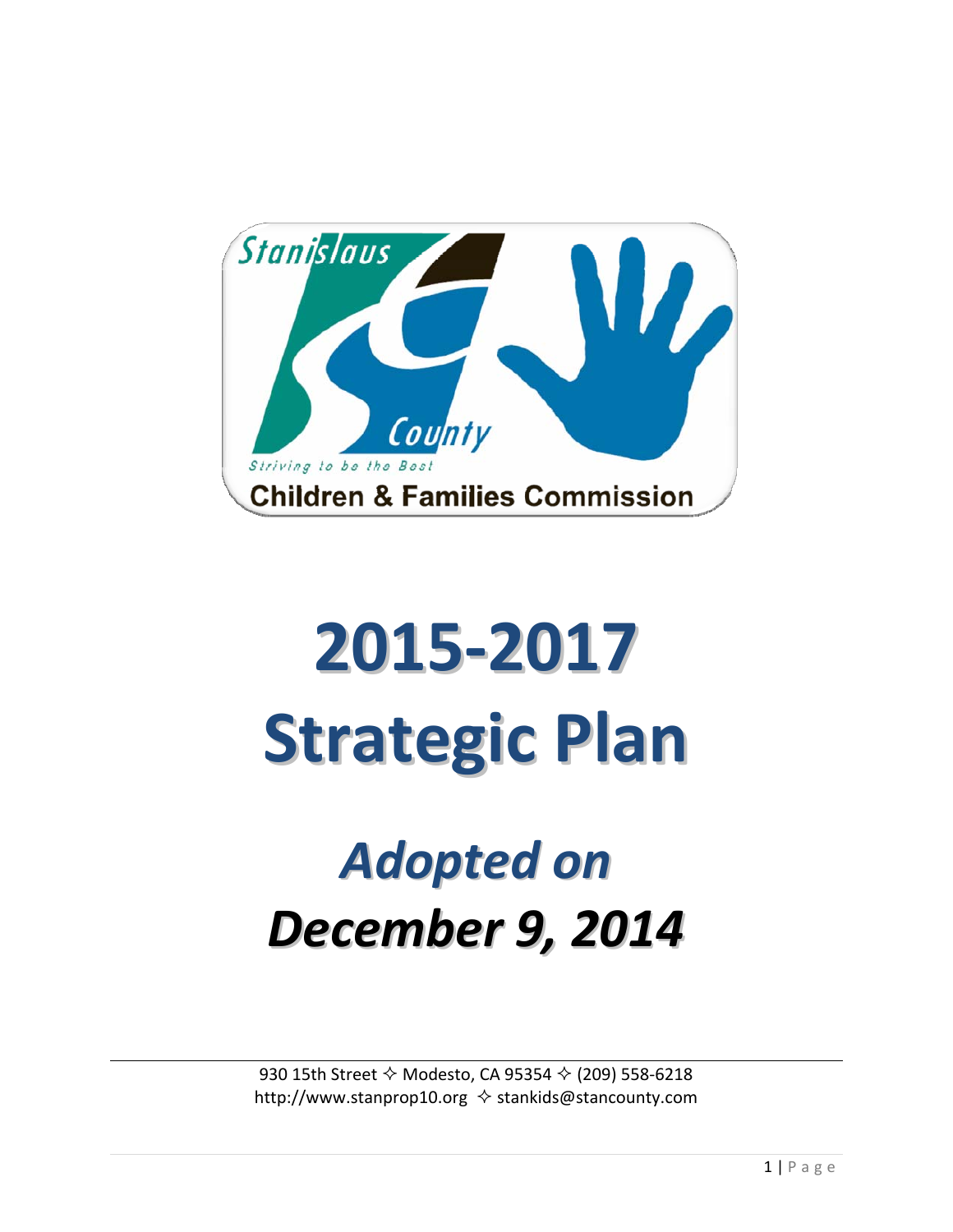# **Table of Contents**

| Matrix of Prioritized Services, Providers, Locations (with Associated Protective Factors)  15 - 17 |
|----------------------------------------------------------------------------------------------------|
|                                                                                                    |
|                                                                                                    |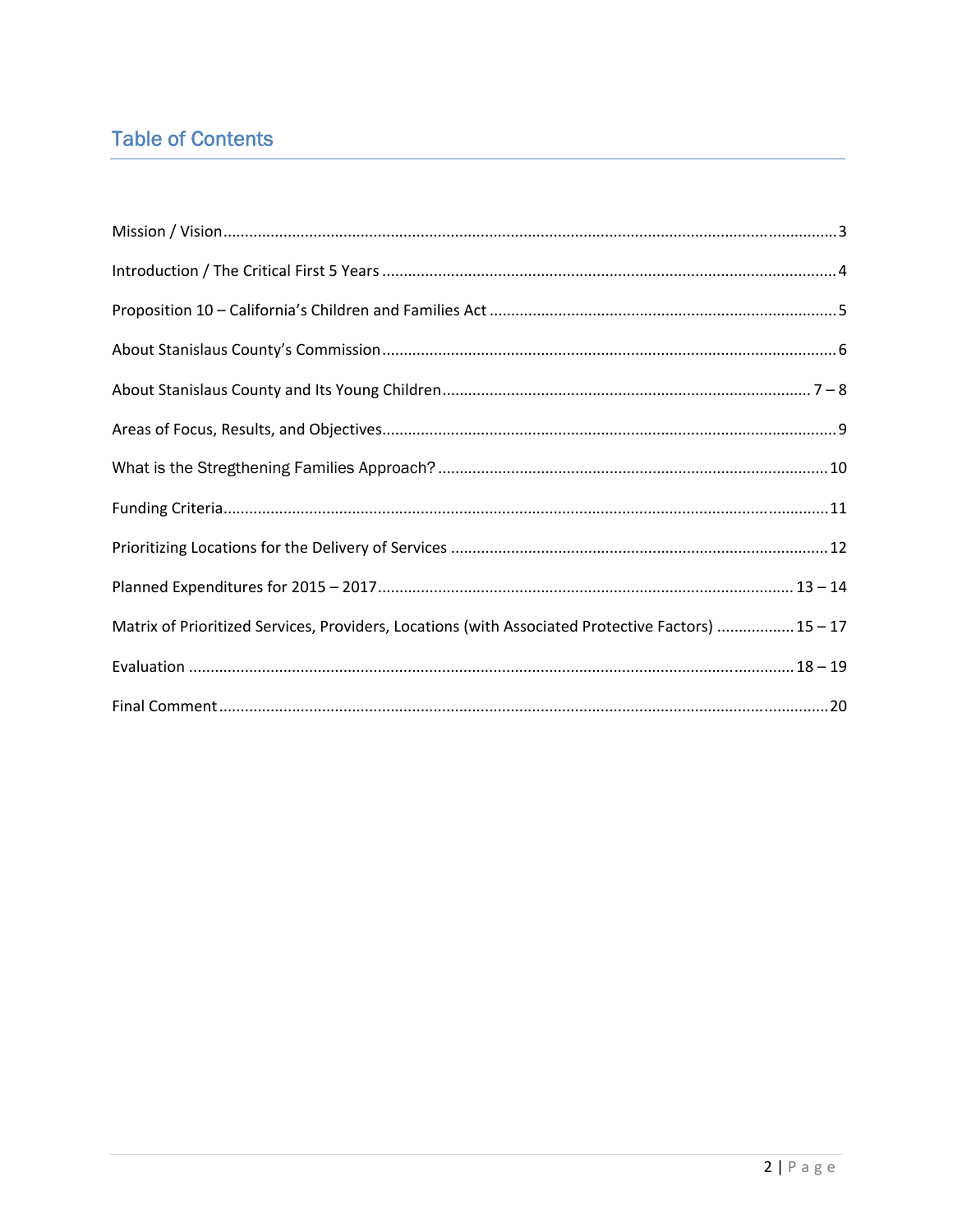

# *Mission*

### Promoting the development and well‐being of children 0 through 5



# *Vision*

All of Stanislaus County's children will thrive in supportive, safe, nurturing, and loving environments; are healthy, eager, and ready learners; and become productive well‐adjusted members of society.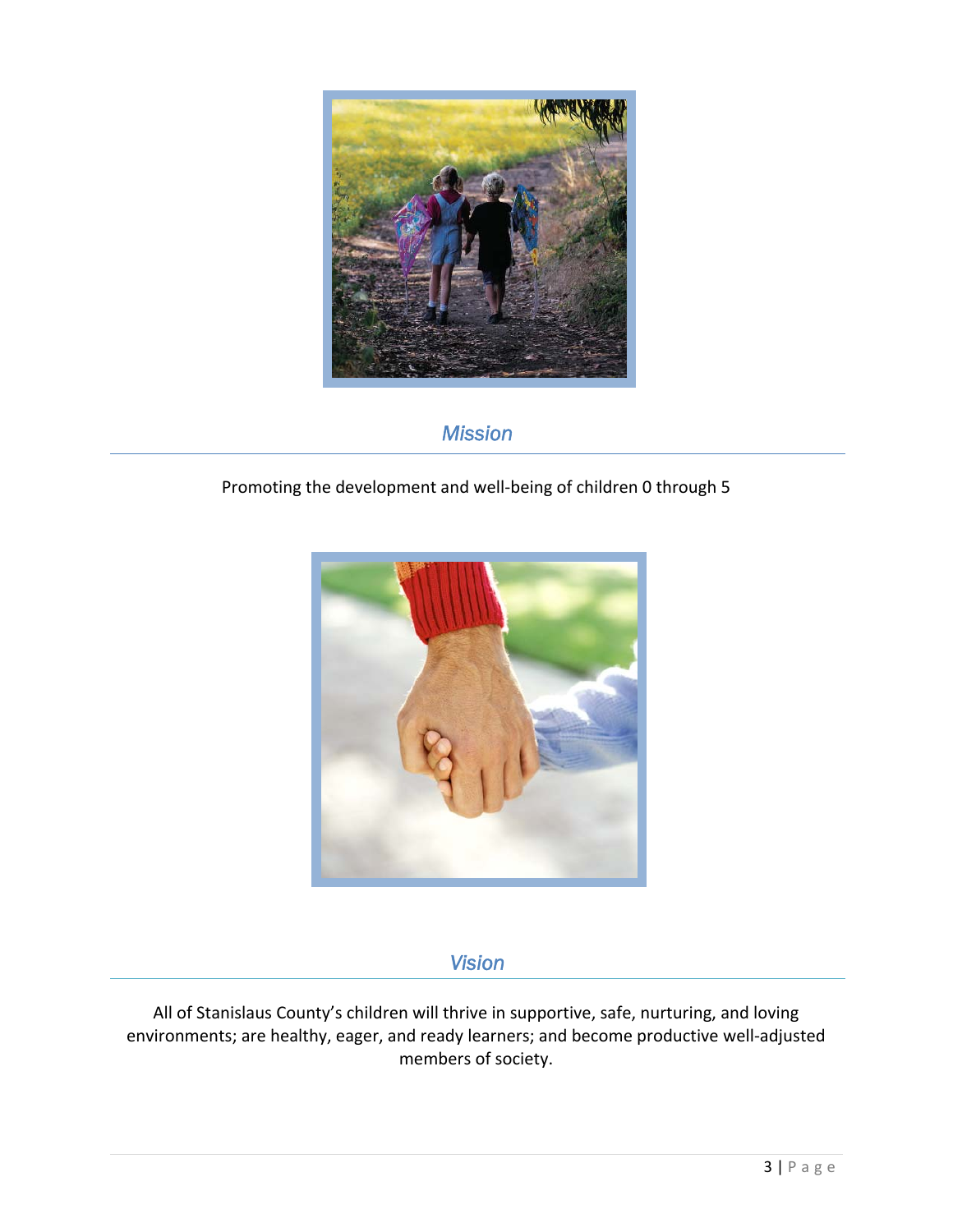# *Introduction / The Critical First 5 Years*

The first 5 years of a child's life are critical because early experiences shape how a child's brain grows and develops. Early childhood development research shows that a child's brain develops more rapidly during those first 5 years than at any other time. The environment in which a child lives, plays, and learns has an enormous effect on the rest of his or her life.

The Stanislaus County Children and Families Commission is dedicated to promoting children's development and well‐being by supporting programs that make a difference in the emotional, physical, and intellectual experiences in a child's first 5 years. Every year, the Commission invests millions of dollars in vital services for children 0 through 5 and their families in the areas of health, safety, family support, and child development.

Coordinated, long range, strategic decisions need to be made about the areas where Proposition 10 resources



can best be used. A Strategic Plan is the vehicle used by the Stanislaus County Children and Families Commission to express its focus, direction, and desired results. An effective strategic plan takes into account the environmental factors that inevitably affect the implementation of the strategic plan and the progress towards countywide goals. The Commission recognizes that Stanislaus County and its population are unique, and the following sections of this Plan reflect the distinctive qualities and challenges of our county:

- Í Proposition 10 and the Stanislaus County Children and Families Commission formed under the law
- $\blacklozenge$  The county and its children including race/ethnicity and languages spoken
- Í Areas of focus, results, and objectives
- Í Utilizing a Strengthening Families approach
- $\blacklozenge$  Funding criteria
- $\blacktriangleright$  Planned expenditures
- $\blacklozenge$  Matrix of prioritized services, providers, and locations
- $\blacklozenge$  How programs will be evaluated

The purpose of this Strategic Plan is to express, explain, and describe the Commission's mission and vision in a manner that will guide future operational and funding decisions.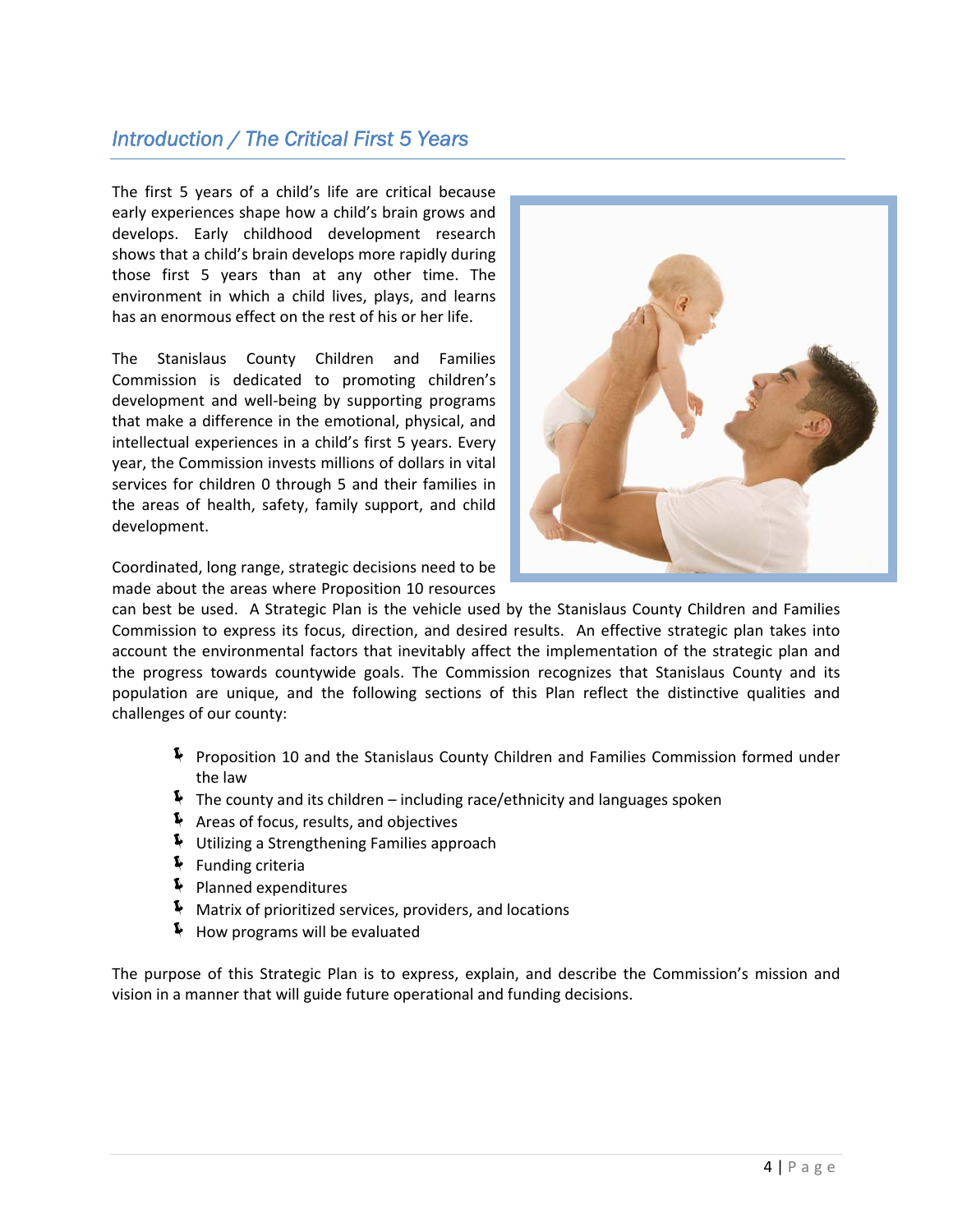In November of 1998, California voters passed Proposition 10, an initiative popularly known as the California Children and Families Act. The initiative's goal is simple: to help ensure that our youngest children, from prenatal through five years of age, get the best possible start in life. The ballot measure added a tax of 50 cents per pack on all cigarettes purchased in the state and a comparable tax on other tobacco products. The revenues collected are used to create and supplement education, health, and childcare programs that promote early childhood development.

The purpose, intent, and duties of the Commission (which were codified as Sections 130100 through 130155 of the State of California Health and Safety Code) are as follows:

- $\blacklozenge$  Facilitate the creation and implementation of an integrated, comprehensive, and collaborative system of information and services to enhance optimal early childhood development and to ensure children are ready to enter school
- $\blacklozenge$  Provide greater local flexibility in designing delivery systems and to eliminate duplicate administrative systems
- $\blacktriangleright$  Use outcome-based accountability systems to determine future expenditures

Revenues generated by the Proposition 10 tax are deposited into the State California Children and Families Trust Fund. It is estimated that \$420 million will be collected in 2014‐2015, and Stanislaus County's share of the collections will be approximately \$5,100,000. Future revenues are expected to decrease as a result of decreased tobacco usage and decreased interest income (due to a smaller reserve).

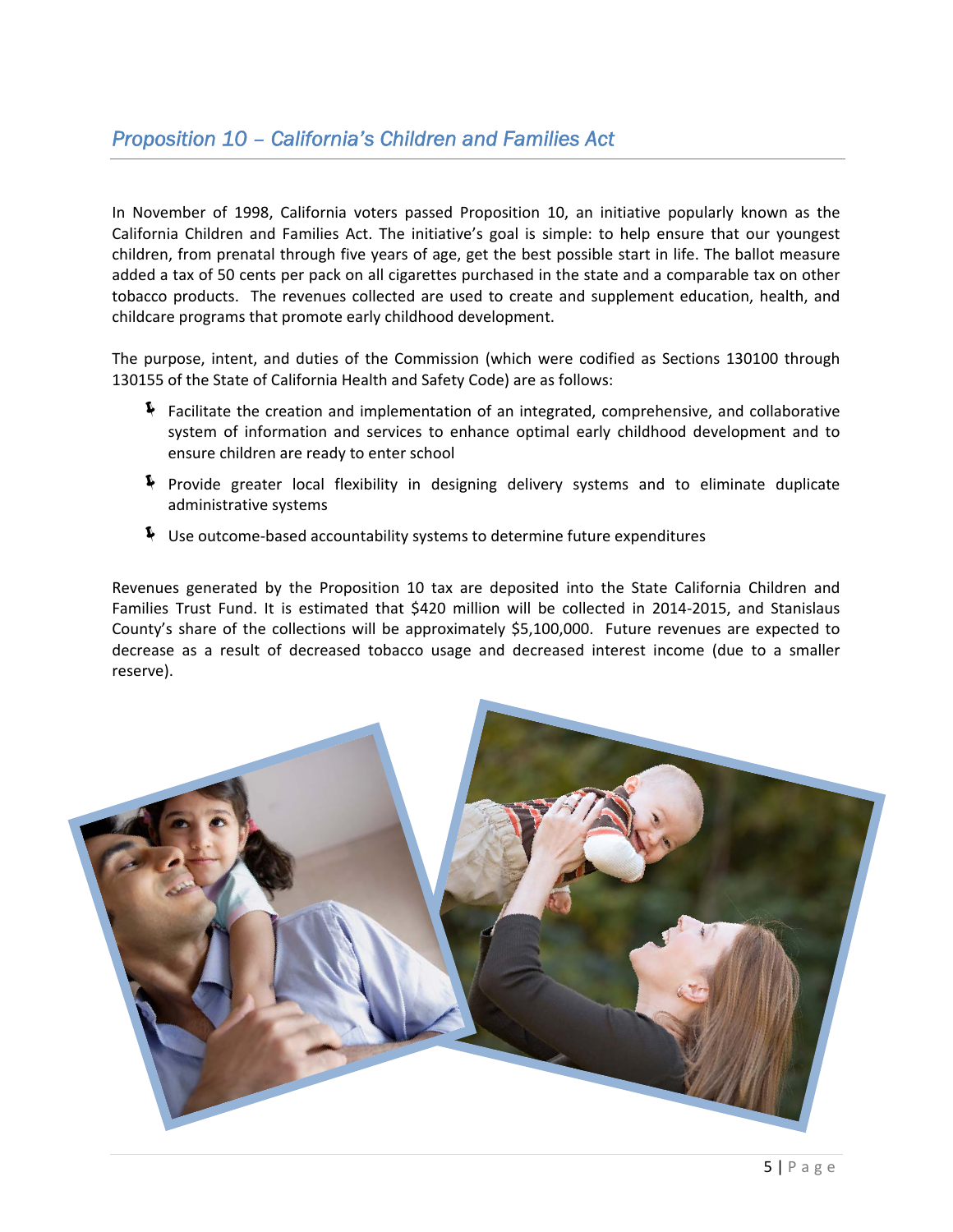# *About Stanislaus County's Commission*

Following voter approval of Proposition 10 in November 1998, the Stanislaus County Children and Families Commission was established by the Stanislaus County Board of Supervisors on December 8, 1998, pursuant to Ordinance #687. The ordinance provides that the Commission shall operate as an independent "County agency". The governing board of the Commission, which is appointed by the Board of Supervisors, is comprised as follows:



- $\frac{1}{2}$  1 Member of the Commission shall be a member of the Board of Supervisors
- $\frac{1}{2}$  1 Member of the Commission shall be a County Health **Officer**
- $\clubsuit$  2 Members of the Commission shall be two of the following County Department Heads: Health Services Agency Director, Behavioral Health and Recovery Services Director, Community Services Agency Director
- $\frac{1}{2}$  1 Member shall be a representative of a local school district
- $\blacklozenge$  4 Members shall be community representatives

The Commission, which meets on the  $4<sup>th</sup>$  Tuesday of the month, adopts a strategic plan, establishes policy direction, and exercises general oversight of the programs and contracts funded with Proposition 10 funds. It relies on its appointed Executive Director to conduct day-to-day operations and supervise Commission staff. At least annually, the Commission reviews its:

- $\blacklozenge$  Strategic plan
- **F** Priorities, results, and objectives
- Í Internal Evaluator's report on the progress Stanislaus programs have made towards attaining the mission and vision of the Commission as expressed through the strategic plan

#### **Commission Membership as of December 2014**

|                          |                                       | Date of               | Current             |
|--------------------------|---------------------------------------|-----------------------|---------------------|
| Name                     | <b>Position</b>                       | <b>Original Appt.</b> | <b>Term Expires</b> |
| Vicki Bauman             | <b>School Representative</b>          | <b>June 2005</b>      | August 2016         |
| Vito Chiesa              | <b>Board of Supervisors</b>           | January 2009          | December 2014       |
| David Cooper, Vice-Chair | <b>Community Representative</b>       | September 2006        | August 2015         |
| Denise Hunt              | <b>Community Representative</b>       | September 2011        | August 2017         |
| Mary Ann Lee, Chair      | <b>Health Services Agency</b>         | November 2007         | Permanent           |
| Nelly Paredes-Walsborn   | <b>Community Representative</b>       | September 2004        | August 2016         |
| Madelyn Schlaepfer       | <b>Behavioral Health and Recovery</b> | November 2012         | Permanent           |
| George Skol              | <b>Community Representative</b>       | June 2002             | August 2017         |
| John Walker, MD          | <b>Public Health Officer</b>          | November 2000         | Permanent           |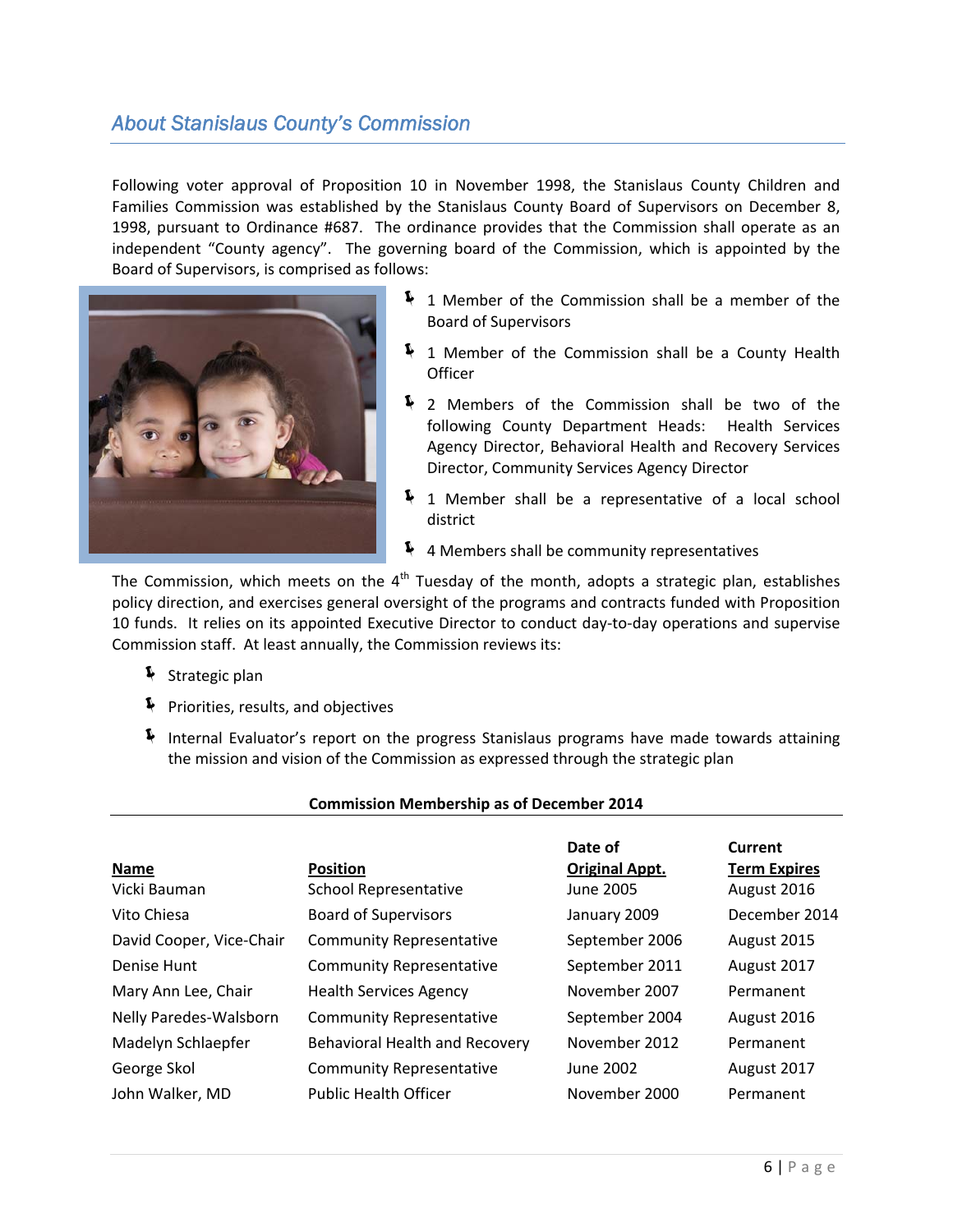# *About Stanislaus County and Its Young Children*

Stanislaus County is located in the heart of Central California in the San Joaquin Valley. There are diverse geographic and cultural areas within the county, ranging from urban to rural and metropolitan to isolated. The communities vary in population size from under 1,000 to more than 200,000 people. $1$  The county's rich soil and mild climate make it ideal for agricultural production, an industry with a value of over \$3.6 billion in 2013.<sup>2</sup> Agribusiness is a large component of the County's economy, and includes those businesses that are connected to agricultural production (e.g., food packing and shipping). Stanislaus County also employs a large percentage of people in education and social services, and the increasingly developing health care industry.





 $\overline{a}$ 

#### **Language and Race/Ethnicity Distribution**

The county is home to over 525,000 people of diverse race/ethnicities. It is expected that Hispanic population growth will continue to outpace other races/ethnicities. By 2030, the general population percentage of Whites is projected to decrease to 40% while the percentage of Hispanics will increase to 48%. Asian (6%), Black (2%), American Indian (.5%), Pacific Islander (.5%), and Multi‐Race (2%) populations are expected to remain fairly consistent. <sup>3</sup>

<sup>&</sup>lt;sup>1</sup> State of California, Dept. of Finance, E-1 Population Estimates for Cities, Counties, and the State – January 1, 2013 and 2014: Sacramento, CA, May 2014;

 $^2$  The Stanislaus County Agricultural Crop Report 2013. www.stanag.org/ag/croprpts/croppdf/2013-crop-report.pdf 3 State of California Department of Finance, Race/Ethnic Population with Age and Sex Detail, 2010‐2060, Sacramento, CA, July 2007. http://www.dof.ca.gov/research/demographic/reports/projections/P‐3/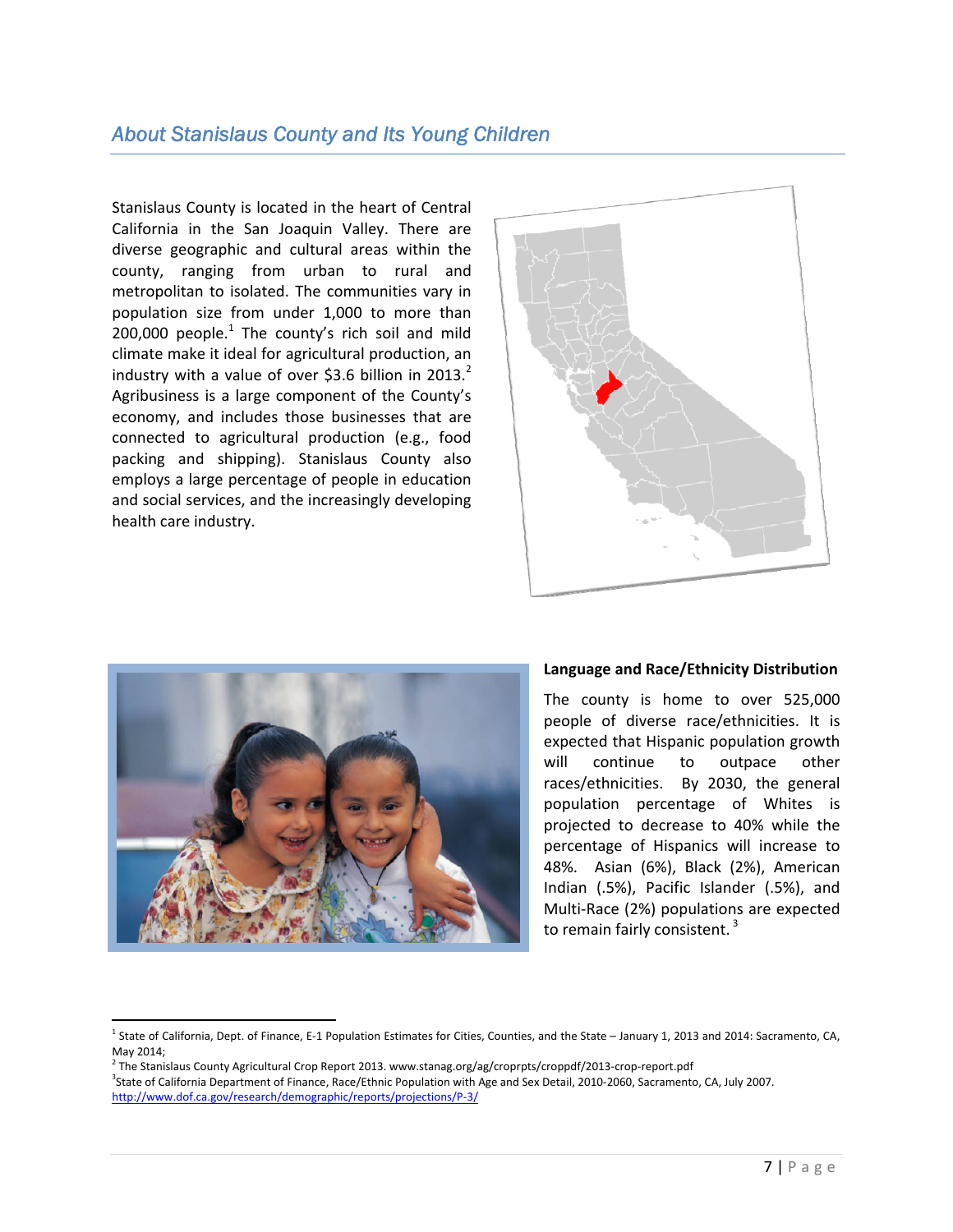

Language spoken at home; U.S. Census Bureau, 2013 American Community Survey



State of California, Department of Finance, *Race/Ethnic Population with Age and Sex Detail, 2010–2060.* Sacramento, CA, May 2014.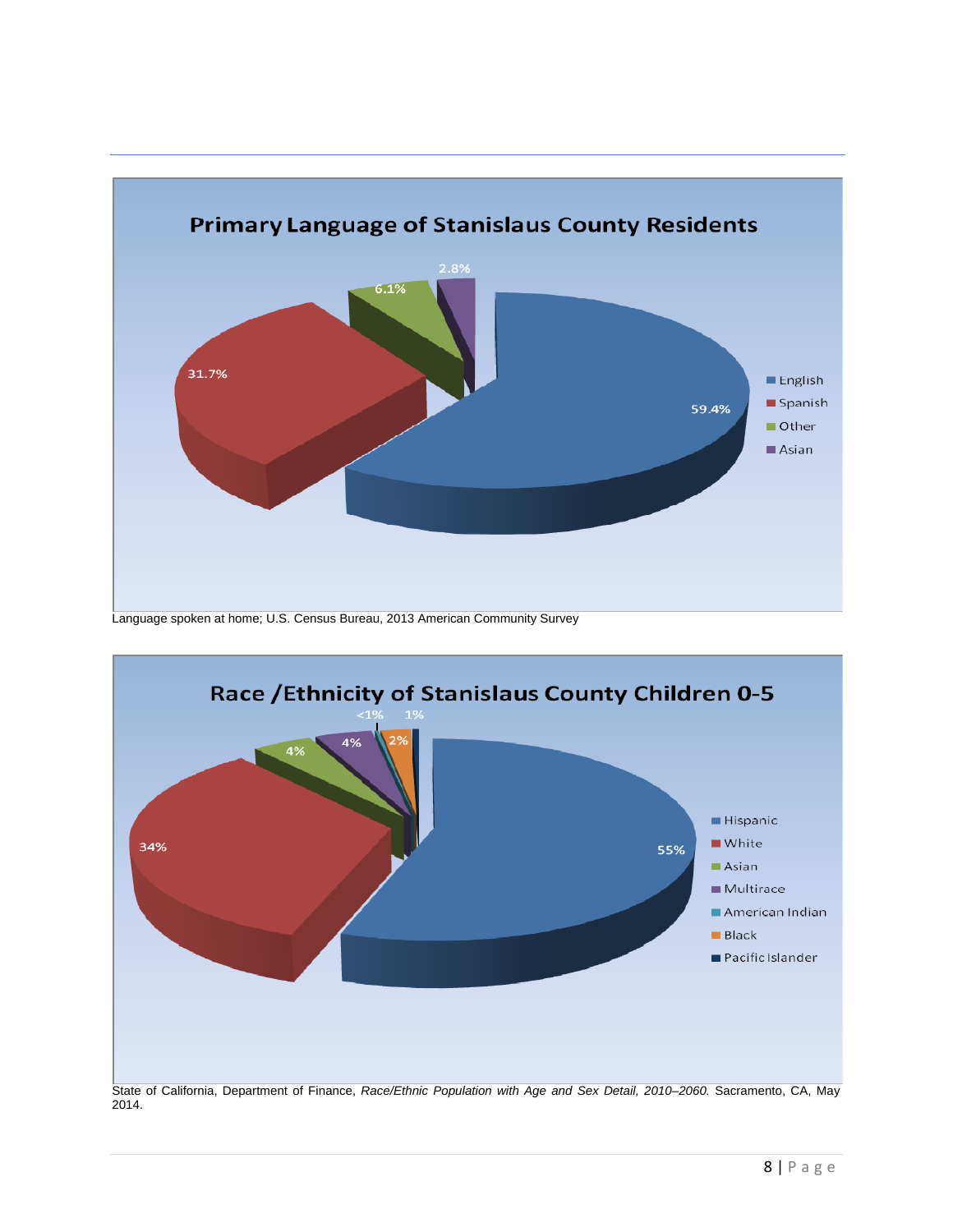# *Areas of Focus, Results, and Objectives*

Using the Strengthening Families approach (which is described on the next page), the Commission focuses on providing services and producing results in the areas of family functioning, health, child development, and sustainable systems. In these areas of focus, the Commission's desired results for children 0‐5 in Stanislaus County are listed below with corresponding objectives:

- Families are supported and safe in communities that are capable of supporting safe families
	- $\checkmark$  Maintain positive trends in the reduction of repeat child maltreatment reports
	- $\checkmark$  Decrease incidents of child abuse and maltreatment
	- $\checkmark$  Increase positive social support for families
	- $\checkmark$  Increase family resilience capacity (knowledge, skills, and awareness) to promote healthy development and safety
- $\blacklozenge$  Children are eager and ready learners
	- $\checkmark$  Increase families' ability to get their children ready for school
	- $\checkmark$  Increase the number of children who are cognitively and socially-behaviorally ready to enter school
- $\blacklozenge$  Children are born healthy and stay healthy
	- $\checkmark$  Increase the number of healthy births resulting from high‐risk pregnancies
	- $\checkmark$  Increase community awareness and response to child health and safety issues
	- $\checkmark$  Increase / maintain enrollments in health insurance products
	- $\checkmark$  Maintain access and maximize utilization of children's preventive and ongoing health care
- $\blacklozenge$  Sustainable and coordinated systems are in place that promote the well‐being of children 0‐5
	- $\checkmark$  Improve collaboration, coordination, and utilization of limited resources



- $\checkmark$  Increase the resources\* and community assets leveraged within the county
- $\checkmark$  Increase in resources coming into Stanislaus County, as a result of leveraged dollars

Each service that the Commission will fund is expected to contribute to one or more of these results by impacting the lives of program participants.

\*The term resources, as used in this plan, is inclusive of people (human capital), money, and facilities.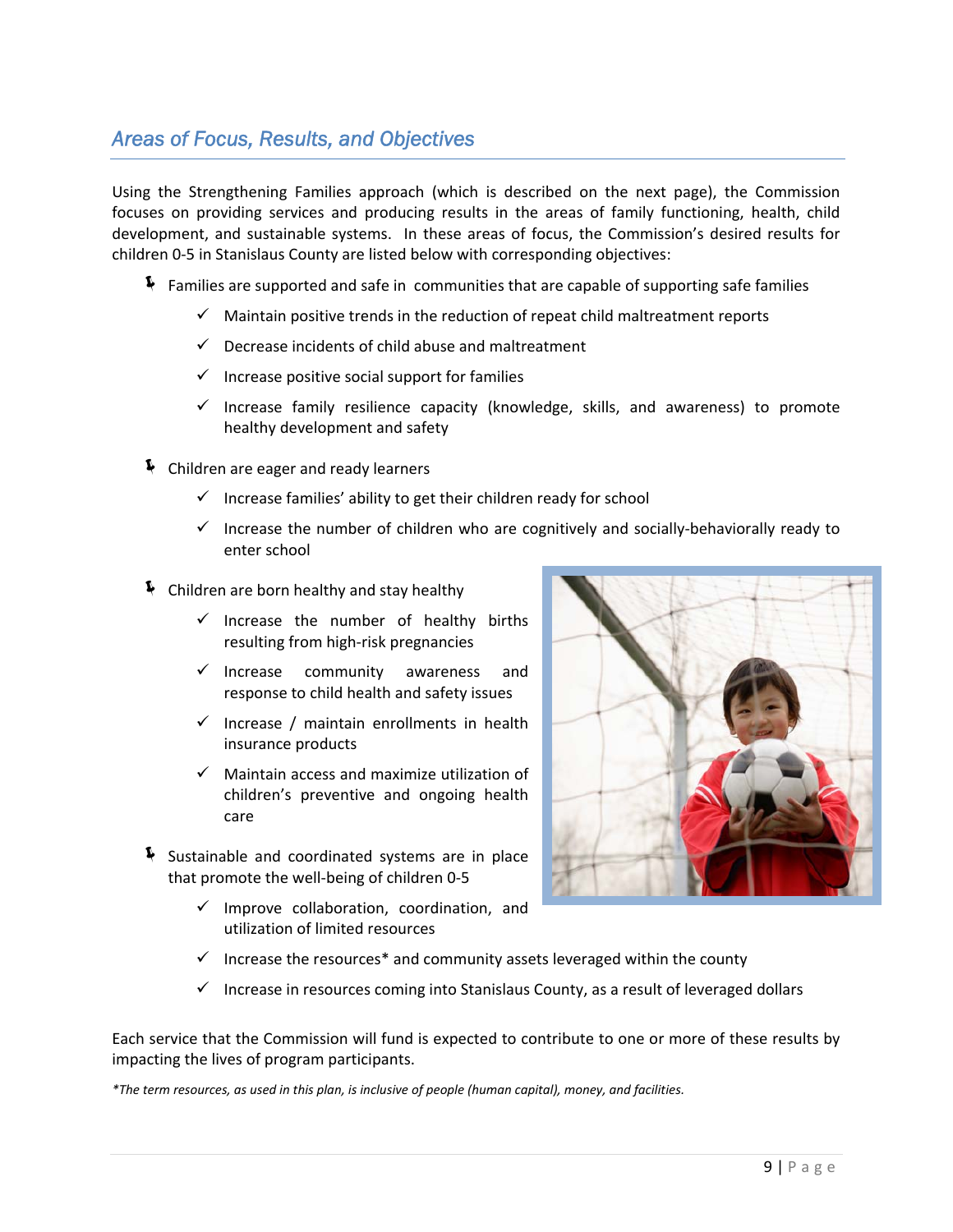# *What is the Strengthening Families Approach?*

Five Protective Factors are the foundation of the Strengthening Families Approach: parental resilience, social connections, concrete support in times of need, knowledge of parenting and child development, and social and emotional competence of children. Because research studies support the common‐sense notion that when these Protective Factors are well established in a family the likelihood of negative outcomes diminishes, the Commission's funded services are to be focused in one or more of these areas:

**Parental Resilience** ‐ Resilience is the ability to manage and bounce back from all types of challenges that emerge in every family's life. It means finding ways to solve problems, building and sustaining trusting relationships including relationships with your own child, and knowing how to seek help when necessary.

**Social Connections** ‐ Friends, family members, neighbors and community members provide emotional support, help solve problems, offer parenting advice and give concrete assistance to parents. Networks of support are essential to parents and also offer opportunities for people to "give back", an important part of self‐ esteem as well as a benefit for the community.

**Concrete Support in Times of Need** ‐ Basic economic needs like food, shelter, clothing and health care are essential for families to thrive. Likewise, when families encounter a crisis such as domestic violence, mental illness or substance abuse, adequate services and supports need to be in place to provide stability, treatment and help for family members to get through the crisis.

**Knowledge of Parenting and Child Development** ‐ Accurate information about child development and appropriate expectations for children's behavior at every age help parents see their children and youth in a positive light and promote their healthy development. Studies show information is most effective when it comes at the precise time parents need it to understand their own children.

**Social and Emotional Competence of Children ‐**  A child or youth's ability to interact positively with others, self‐regulate their behavior and effectively communicate their feelings has a positive impact on their relationships with their family, other adults, and peers. Challenging behaviors or delayed development create extra stress for families, so early identification and assistance for both parents and children can head off negative results and keep development on track.

The services listed in the Matrix of Priorities on pages 16 and 17 of this Plan address each of these Protective Factors. To integrate the Strengthening Families initiative into the Commission's framework of services, each service listed on the Matrix is classified under the Protective Factors it is most closely associated with. The purpose of including the Strengthening Families Approach in the Commission's Strategic Plan is to bring attention to the type of work performed by contractors, promote a community conversation about supporting families, and encourage the use of a "common language" when collaborating with other agencies and providing services to clients.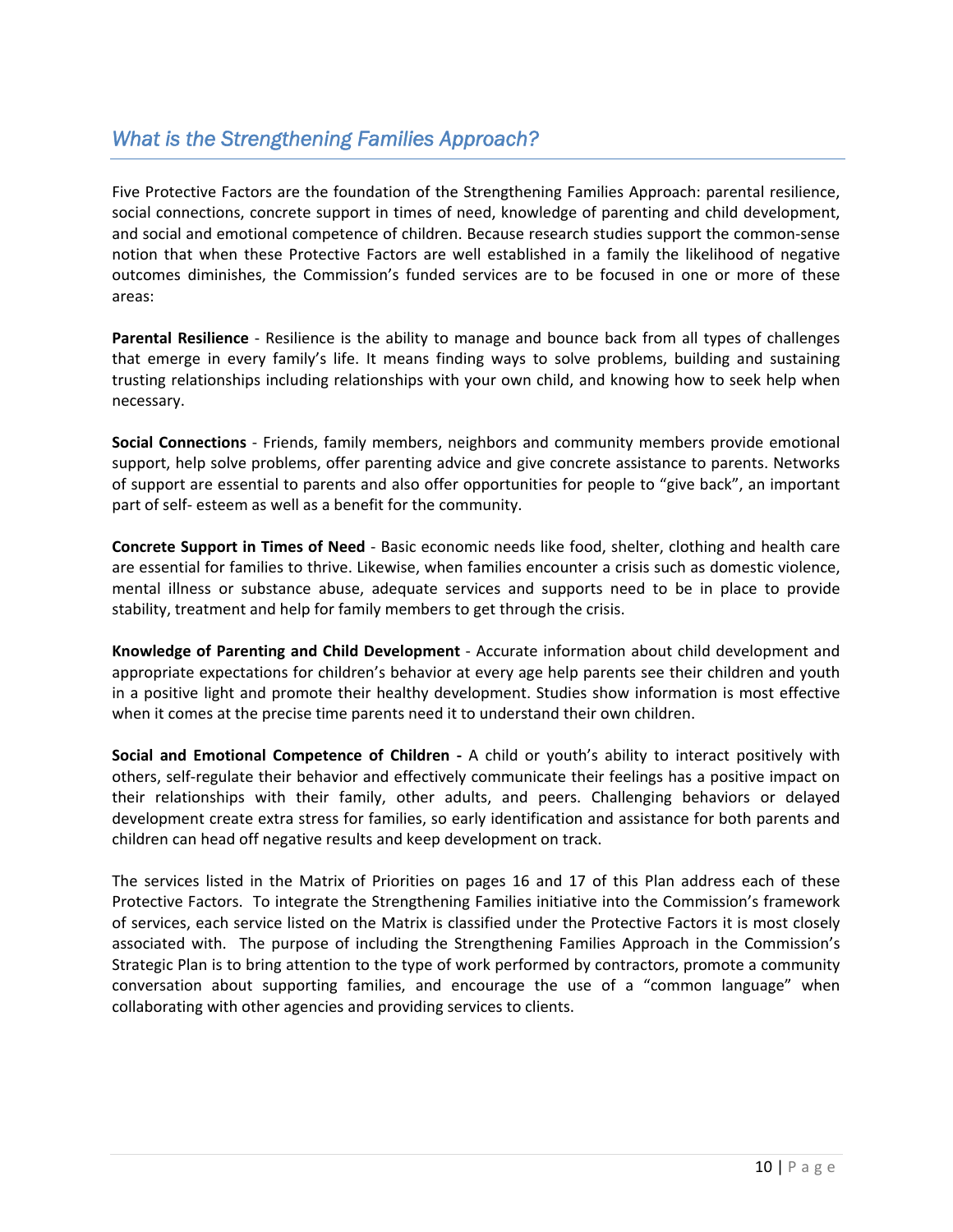# *Funding Criteria*

As the availability of funds diminishes, the Commission will make decisions about services and providers / organizations to be funded based on the following criteria.

#### **When making funding decisions, the Commission will give priority to** *services* **that:**

- $\boxtimes$  balance prevention and long term results with immediate intervention impacts.
- $\triangledown$  are delivered at the local, community level and build community, organizational or collaborative structure capacity.
- $\boxtimes$  can be delivered in various parts of the county either by different organizations in multiple communities or by one organization throughout the county.
- $\boxtimes$  have a reasonable unit cost, based on similar programs and services.
- $\boxtimes$  are closely related to the Commission's desired results and objectives.
- $\boxtimes$  the Commission can invest in responsibly.
- $\boxtimes$  are evidence–based (promising or best practice models).
- $\boxtimes$  are considered high priority for the community.
- $\boxtimes$  demonstrate significant participant results.
- $\boxtimes$  in combination with other services, result in a viable project.
- $\boxtimes$  are responsive to Commission strategies.
- $\boxtimes$  are not readily available from other programs.

#### **When making funding decisions, the Commission will give priority to** *providers / organizations* **that:**

- $\boxtimes$  have demonstrated the ability to leverage a broad range of resources.
- $\boxtimes$  have a high level of adherence to contract terms and Commission policies and procedures, and a history of delivering on projects as contracted.
- $\boxtimes$  are responsible and are prepared to efficiently deliver services as contracted.
- $\boxtimes$  have clearly stated, realistic objectives with measureable program results.
- $\boxtimes$  show stewardship and have the capacity to implement services.
- $\boxtimes$  create viable projects by combining Commission funds with other resources.
- $\triangledown$  the Commission can invest in responsibly.
- $\boxtimes$  use evidence–based program designs (promising or best practice models).
- $\boxtimes$  are capable of developing and delivering services in a culturally proficient manner.
- $\boxtimes$  demonstrate evidence of strong collaborations.
- $\boxtimes$  are responsive to Commission strategies.
- $\boxtimes$  have demonstrated successful sustainability efforts.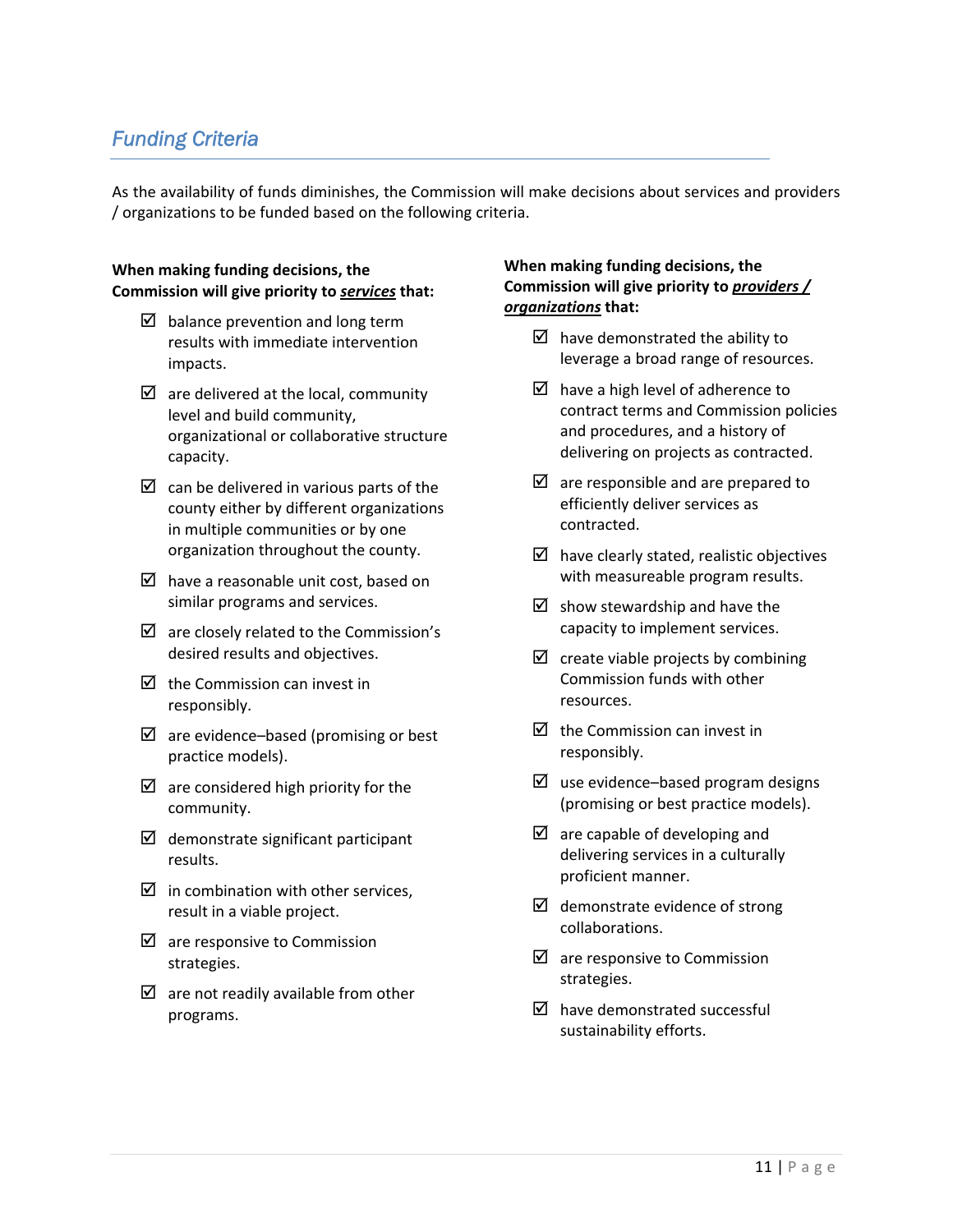# *Prioritizing Locations for the Delivery of Services*



To prioritize where services are delivered, the Children and Families Commission will consider a variety of factors, including:

- $\boxtimes$  Accessibility of location
- $\boxtimes$  Availability of public transportation
- $\boxtimes$  Availability of related or coordinated services at the location
- $\boxtimes$  Proximity to community centers
- $\boxtimes$  Geographical coverage
- $\boxtimes$  Ease/cost effectiveness delivering services at the location
- $\boxtimes$  Opportunities for economies of scale

When making prioritization decisions for locations, the Commission will consider information from evaluation reports, collaboration and leveraging reports, contractor reports, and other information related to services, programs, and community needs.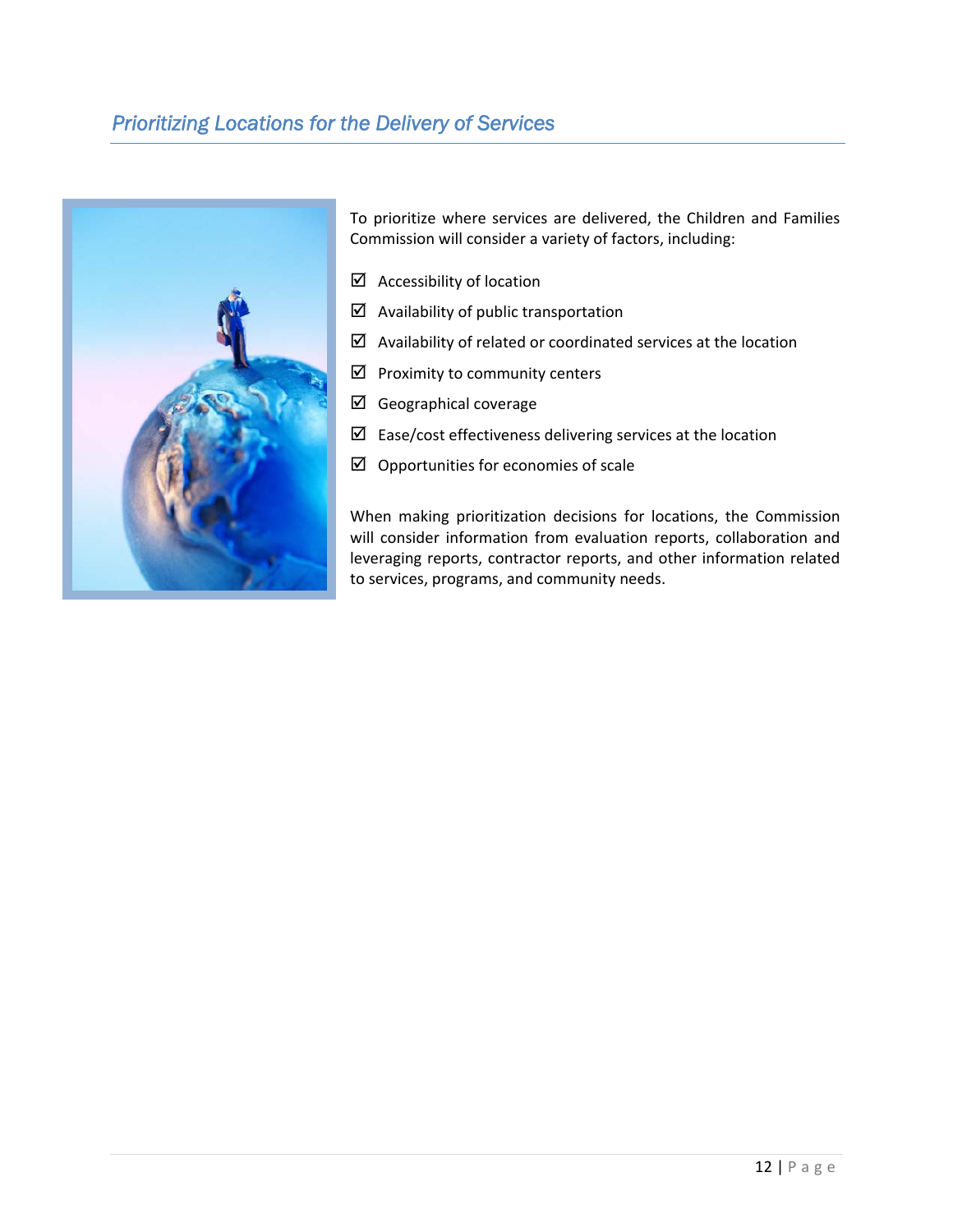# *Planned Expenditures for 2015-2017*

#### **Overview**

The balance in the Stanislaus County Children and Families Trust Fund (as of June 30, 2014) is over \$11,000,000. This amount represents, as of the end of the 2013‐2014 fiscal year, periodic allocations received from the State Trust Fund plus accumulated interest less actual expenses.

It is important to note that the Commission's financial policies require a six month operating reserve be set aside from this reserve balance amount. The amount to be set aside for the six month operating reserve will vary each year and decrease over time since the amount is based on the Commission's decreasing annual revenue stream.

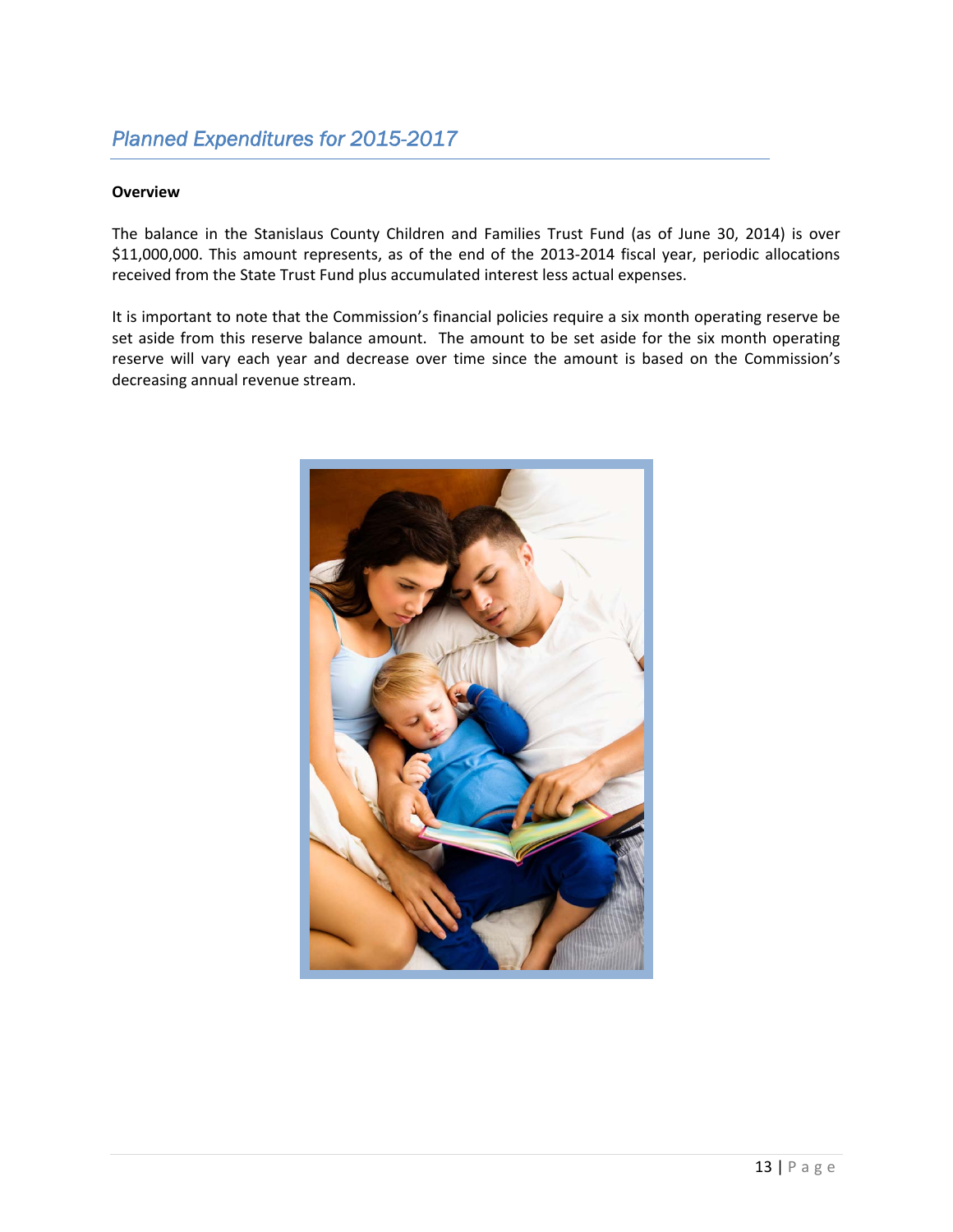#### **Projections Under This Strategic Plan**

During this Strategic Plan, the Commission will use fund balance and anticipated revenues to create <sup>a</sup> stable, consistent funding level for the three years covered by this plan. The following chart illustrates this strategy.



As can be seen, starting balances are expected to decrease as <sup>a</sup> result of decreased tobacco tax revenues and <sup>a</sup> planned spend down of reserves.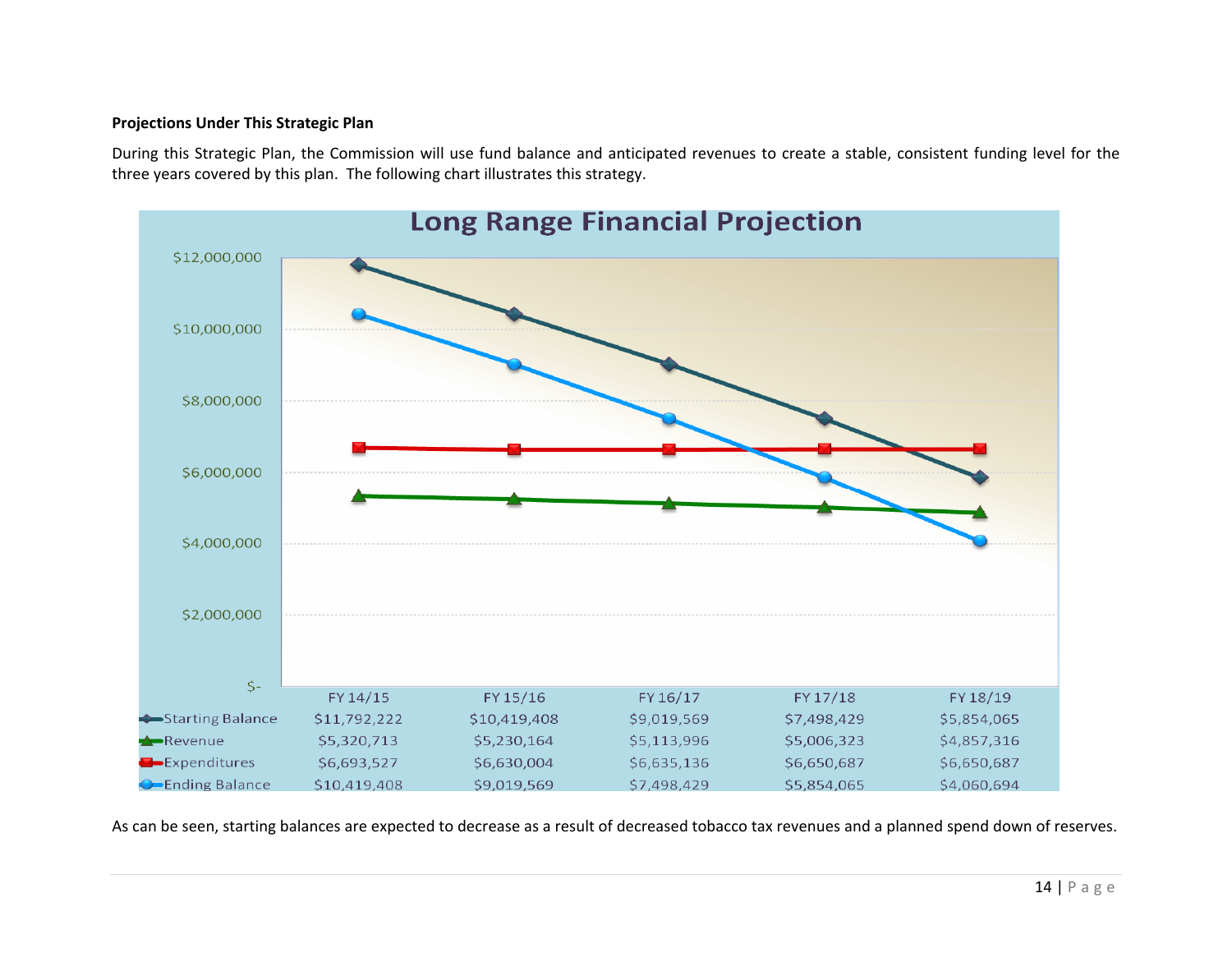# *Matrix of Prioritized Services, Providers, Locations (with Associated Protective Factors)*

The following matrix is a compilation of the prioritized list of services, prioritized providers for each service, and prioritized locations for service delivery. This matrix will be used to guide staff recommendations and Commission decisions regarding services to be funded, the providers to be offering the services, and the locations where services are to be delivered. Budget constraints and fiscal considerations will determine the number of services, providers, and locations that can be supported with Commission funds.

How to read the Matrix (found on pages 16 and 17 of this document):

- Column 1 on the left hand side of the page is the priority number for the service listed in the second column (between the first two vertical blue lines). For example, the second service priority for the Commission is parenting classes.
- Columns 3-7 (between the  $2^{nd}$  and  $3^{rd}$  vertical blue lines) contain the preferred providers for the identified service. For example, the Commission prefers that parenting classes (service priority #2) be provided by the following providers (listed in priority order): 1. DR/FRC staff, 2. CBO staff, and 3. School staff.
- Columns 8-16 (to the right of the  $3^{rd}$  vertical blue line) contain the preferred location where an identified service is to delivered. For example, the Commission prefers that parenting classes (service priority #2) be provided at the following locations (listed in priority order): 1. DR/FRC sites, 2. CBO sites, and 3. School sites and other learning sites (tie).
- Column 17 (the farthest column to the right) indicates which of the five protective factors are most closely associated with the service being provided. Using the key at the bottom of pages 16 and 17, parenting classes (priority #2) addresses the social connections and knowledge of parenting and child development protective factors.



Factors such as agency capacity, the cost of providing services, staff availability, economies of scale, location accessibility, etc. will be taken into account as funding decisions are made. This means that not all of the staff service providers and service delivery locations of a particular service will or must be funded before a lower priority service is funded. This permits the Commission to blend a combination of lower cost/wide impact programs with higher cost programs serving a smaller number of participants.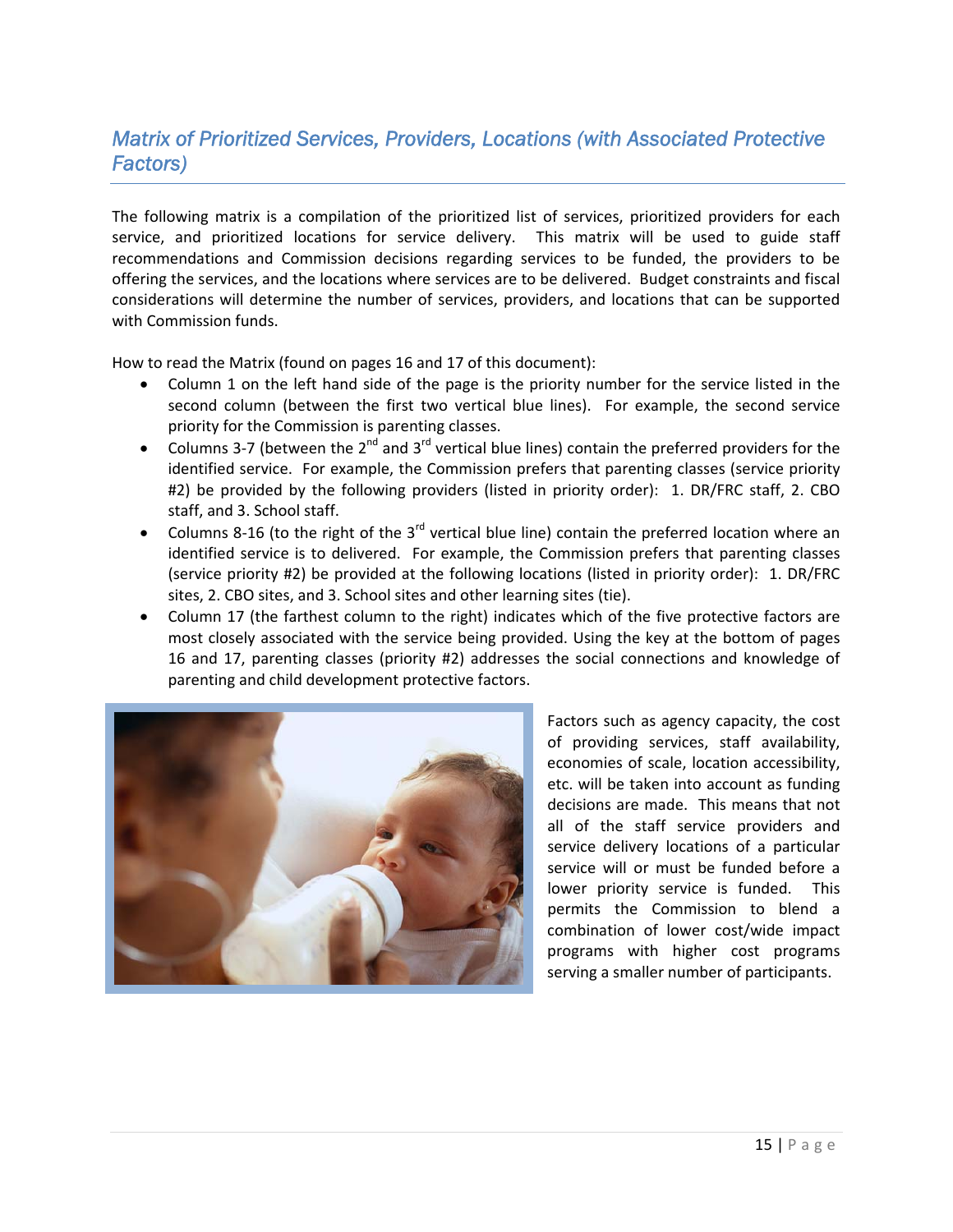|                         | <b>Matrix of Prioritized Services, Providers, Locations (with Associated Protective Factors)</b> |                |                 |                 |                           |                 |                                                            |                    |                   |                            |                        |                                            |                                       |                                         |          |                         |
|-------------------------|--------------------------------------------------------------------------------------------------|----------------|-----------------|-----------------|---------------------------|-----------------|------------------------------------------------------------|--------------------|-------------------|----------------------------|------------------------|--------------------------------------------|---------------------------------------|-----------------------------------------|----------|-------------------------|
|                         | Service Priorities                                                                               | CBO<br>Staff   | DR/FRC<br>Staff | Health<br>Staff | Mental<br>Health<br>Staff | School<br>Staff | Community<br><b>Based</b><br><b>Organizations</b><br>(CBO) | DR/<br><b>FRCs</b> | Medical<br>Clinic | Mental<br>Health<br>Clinic | School<br><b>Sites</b> | Other<br>Early<br>Learning<br><b>Sites</b> | Mobile<br>or Home<br><b>Locations</b> | Countywide<br>(no specific<br>location) | Campaign | Protective<br>Factor(s) |
| $\mathbf{1}$            | Case<br>management                                                                               | 3              | $\mathbf{1}$    | $\overline{2}$  | $\overline{4}$            |                 | $\overline{3}$                                             | $\mathbf{1}$       |                   | 4                          |                        | 4                                          | $\overline{2}$                        |                                         |          | A,B,C,D,E               |
| $\overline{2}$          | Parenting classes                                                                                | 2 <sup>1</sup> | $\mathbf{1}$    |                 |                           | $\overline{3}$  | 2 <sup>1</sup>                                             | $\mathbf{1}$       |                   |                            | $\overline{3}$         | $\overline{3}$                             |                                       |                                         |          | B, D                    |
| $\overline{\mathbf{3}}$ | Pregnancy /<br>infant intense<br>services                                                        |                |                 | $\mathbf{1}$    |                           |                 |                                                            |                    |                   |                            |                        |                                            | $\mathbf{1}$                          |                                         |          | B, C, D                 |
| $\overline{4}$          | Family / child<br>crisis support<br>services                                                     | $2^{\circ}$    | $\mathbf{1}$    |                 | $\overline{3}$            |                 | 2 <sup>1</sup>                                             | $\mathbf{1}$       |                   | $\overline{3}$             |                        |                                            |                                       |                                         |          | A,B,C,E                 |
| 5                       | Pregnancy /<br>infant support<br>groups                                                          | $\mathbf{1}$   | $\mathbf{1}$    | $\mathbf{1}$    |                           | $\overline{2}$  | $\mathbf{1}$                                               | $\mathbf{1}$       |                   |                            | $\overline{2}$         |                                            |                                       |                                         |          | B, D                    |
| 6                       | Resource and<br>referral services                                                                | $\mathbf{1}$   | $\mathbf{1}$    | $\mathbf{1}$    | $\mathbf{1}$              | 2 <sup>1</sup>  | $\mathbf{1}$                                               | $\mathbf{1}$       |                   |                            | $\overline{2}$         |                                            | 2 <sup>1</sup>                        | $\mathbf{1}$                            |          | A,B,C                   |
| $\overline{z}$          | Behavioral<br>health<br>consultation                                                             |                |                 |                 | $\mathbf{1}$              |                 | $\mathbf{1}$                                               | $\mathbf{1}$       |                   |                            | $\overline{3}$         | $\overline{2}$                             |                                       |                                         |          | A, D, E                 |
| 8                       | Developmental<br>screenings                                                                      | $2^{\circ}$    | $\mathbf{1}$    |                 | $\mathbf{1}$              | $\overline{3}$  | $\overline{2}$                                             | $\mathbf{1}$       |                   | $\mathbf{1}$               | $\overline{3}$         | $\overline{2}$                             | $\overline{3}$                        |                                         |          | D,E                     |
| 9                       | Interim<br>outpatient<br>health care                                                             |                |                 | $\mathbf{1}$    |                           |                 |                                                            |                    | $\mathbf{1}$      |                            |                        |                                            |                                       |                                         |          | C                       |
| 10                      | Children's book<br>distribution                                                                  | $\mathbf{1}$   | $\overline{2}$  |                 |                           | $\overline{3}$  | $\mathbf{1}$                                               | $\overline{2}$     |                   |                            | $\overline{4}$         |                                            | $\overline{3}$                        |                                         |          | F                       |
| 11                      | Family literacy<br>Kindergarten                                                                  | $\overline{2}$ | $\mathbf{1}$    |                 |                           | $\overline{3}$  | $2^{\circ}$                                                | $\mathbf{1}$       |                   |                            | $\overline{3}$         |                                            |                                       |                                         |          | D                       |
| <b>12</b>               | readiness<br>services<br>Child literacy                                                          |                |                 |                 |                           | $\mathbf{1}$    |                                                            |                    |                   |                            | $\mathbf{1}$           |                                            |                                       |                                         |          | D,E                     |
| 13                      | classes                                                                                          | $\mathbf{1}$   | $\overline{2}$  |                 |                           | $\mathbf{1}$    | $\mathbf{1}$                                               | $\overline{2}$     |                   |                            | $\mathbf{1}$           |                                            |                                       |                                         |          | D,E                     |
| 14                      | Community<br>outreach                                                                            | $\mathbf{1}$   | $\mathbf{1}$    | $\mathbf{1}$    | $\mathbf{1}$              | $\mathbf{1}$    |                                                            |                    |                   |                            |                        |                                            |                                       | $\mathbf{1}$                            |          | $\mathsf B$             |

A – Parental Resilience B- Social Connections C- Concrete Support in Times of Need D- Knowledge of Parenting & Child Development E- Social & Emotional Competence of Children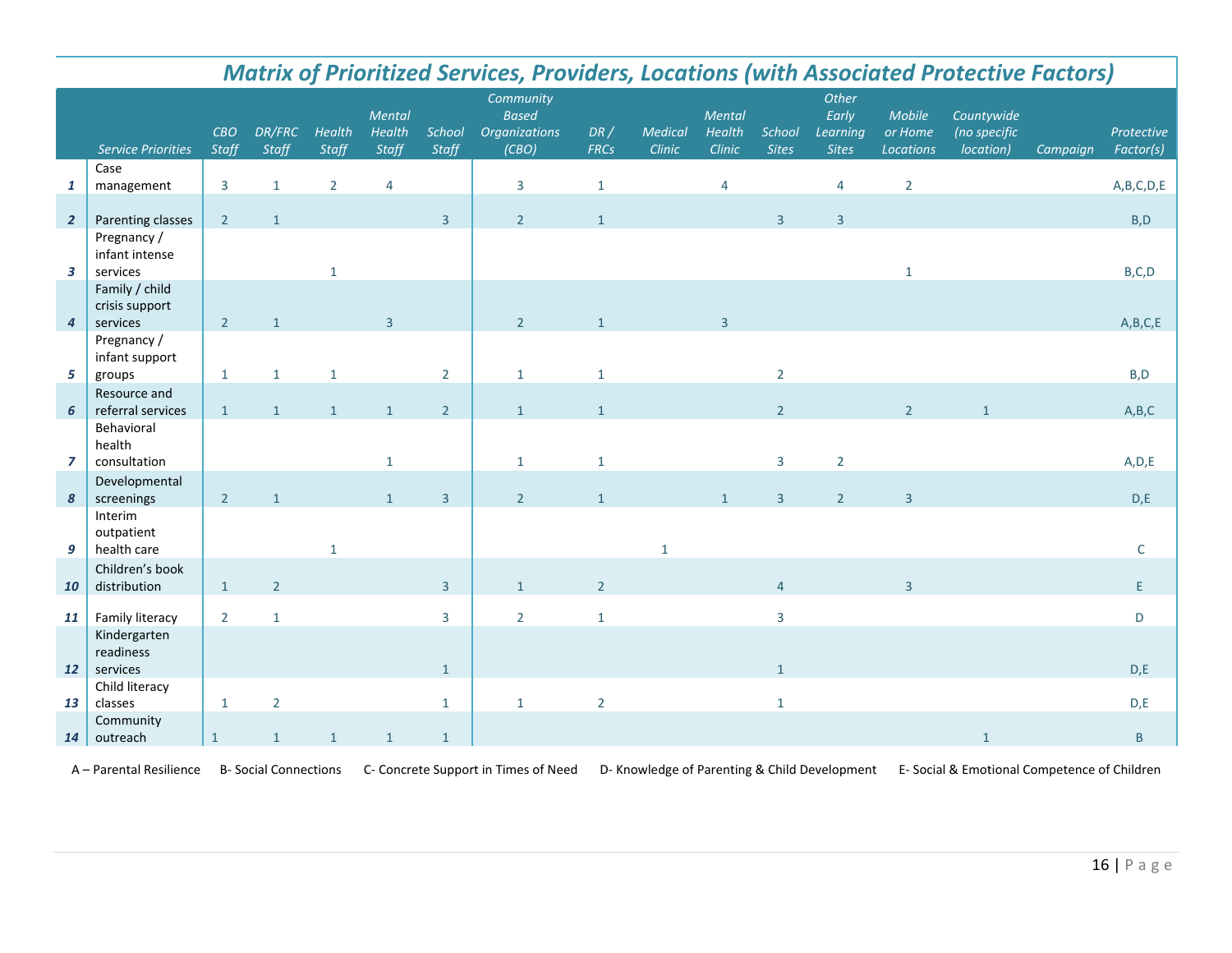|    |                                |                     |                 |                 | Mental          |                 | Community<br><b>Based</b>     |                |                   | Mental           |                        | Other<br>Early           | Mobile               | Countywide                |              |                                               |
|----|--------------------------------|---------------------|-----------------|-----------------|-----------------|-----------------|-------------------------------|----------------|-------------------|------------------|------------------------|--------------------------|----------------------|---------------------------|--------------|-----------------------------------------------|
|    | <b>Service Priorities</b>      | CBO<br><b>Staff</b> | DR/FRC<br>Staff | Health<br>Staff | Health<br>Staff | School<br>Staff | <b>Organizations</b><br>(CBO) | DR/FRCs        | Medical<br>Clinic | Health<br>Clinic | School<br><b>Sites</b> | Learning<br><b>Sites</b> | or Home<br>Locations | (no specific<br>location) | Campaign     | Protective<br>Factor(s)                       |
|    | Individual mental              |                     |                 |                 |                 |                 |                               |                |                   |                  |                        |                          |                      |                           |              |                                               |
|    | / behavioral                   |                     |                 |                 |                 |                 |                               |                |                   |                  |                        |                          |                      |                           |              |                                               |
| 15 | health services                |                     |                 |                 | $\mathbf{1}$    |                 | $2^{\circ}$                   | $\overline{2}$ |                   | $\mathbf{1}$     | $\overline{2}$         |                          | $\mathbf{1}$         |                           |              | A, C, D, E                                    |
|    | Group mental /                 |                     |                 |                 |                 |                 |                               |                |                   |                  |                        |                          |                      |                           |              |                                               |
|    | behavioral                     |                     |                 |                 |                 |                 |                               |                |                   |                  |                        |                          |                      |                           |              |                                               |
| 16 | health services                |                     |                 |                 | $\mathbf{1}$    |                 | $\overline{2}$                | $\mathbf 1$    |                   |                  | $\overline{2}$         |                          |                      |                           |              | $\mathsf{A},\mathsf{C},\mathsf{D},\mathsf{E}$ |
|    | Depression                     |                     |                 |                 |                 |                 |                               |                |                   |                  |                        |                          |                      |                           |              |                                               |
| 17 | screenings                     | $\mathbf{1}$        | $\mathbf{1}$    | $\mathbf{1}$    | $\mathbf{1}$    |                 | $\mathbf{1}$                  | $\mathbf{1}$   |                   | $\mathbf{1}$     | $\mathbf{1}$           |                          | $\mathbf{1}$         |                           |              | A,C                                           |
| 18 | Oral health<br>education       |                     |                 |                 |                 |                 | $\overline{2}$                |                |                   |                  |                        |                          |                      |                           |              | B,C                                           |
|    | Health and                     |                     |                 | $\mathbf{1}$    |                 |                 |                               | $\mathbf{1}$   |                   |                  | $\mathbf 1$            |                          |                      |                           |              |                                               |
|    | safety classes                 |                     |                 |                 |                 |                 |                               |                |                   |                  |                        |                          |                      |                           |              |                                               |
| 19 | and materials                  | $\mathbf{1}$        | $\overline{2}$  | $\mathbf{1}$    |                 | 2 <sup>1</sup>  | $\mathbf{1}$                  | $\overline{2}$ |                   |                  | $\overline{2}$         |                          |                      |                           |              | B, D, E                                       |
|    | Oral health                    |                     |                 |                 |                 |                 |                               |                |                   |                  |                        |                          |                      |                           |              |                                               |
|    | screenings and                 |                     |                 |                 |                 |                 |                               |                |                   |                  |                        |                          |                      |                           |              |                                               |
| 20 | varnish                        |                     |                 | $\mathbf{1}$    |                 |                 | $\overline{2}$                | $\mathbf{1}$   |                   |                  | $\mathbf{1}$           |                          |                      |                           |              | C, D                                          |
|    | Health insurance               |                     |                 |                 |                 |                 |                               |                |                   |                  |                        |                          |                      |                           |              |                                               |
|    | enrollment                     |                     |                 |                 |                 |                 |                               |                |                   |                  |                        |                          |                      |                           |              |                                               |
| 21 | services                       | $2^{\circ}$         | $\mathbf{1}$    | $\,1\,$         |                 | $\overline{3}$  | $2^{\circ}$                   | $\mathbf{1}$   | $\mathbf{1}$      |                  |                        |                          | $\mathbf{1}$         | $\mathbf{1}$              |              | A,C                                           |
|    | Promoting                      |                     |                 |                 |                 |                 |                               |                |                   |                  |                        |                          |                      |                           |              |                                               |
| 22 | caregiver-child<br>interaction | $\mathbf{1}$        | $1\,$           |                 | $\overline{2}$  |                 | $\mathbf{1}$                  | $\mathbf 1$    |                   |                  | $\overline{2}$         |                          |                      |                           |              | A, D, E                                       |
|    | Adult literacy                 |                     |                 |                 |                 |                 |                               |                |                   |                  |                        |                          |                      |                           |              |                                               |
| 23 | classes                        | $\overline{2}$      | $\mathbf{1}$    |                 |                 |                 | $2^{\circ}$                   | $\mathbf 1$    |                   |                  |                        |                          |                      |                           |              | A, B                                          |
|    | Child                          |                     |                 |                 |                 |                 |                               |                |                   |                  |                        |                          |                      |                           |              |                                               |
|    | development                    |                     |                 |                 |                 |                 |                               |                |                   |                  |                        |                          |                      |                           |              |                                               |
| 24 | classes                        |                     |                 |                 | $1\,$           |                 |                               |                |                   |                  | $\mathbf{1}$           |                          |                      |                           |              | D,E                                           |
|    | Resources and                  |                     |                 |                 |                 |                 |                               |                |                   |                  |                        |                          |                      |                           |              |                                               |
|    | trainings for                  |                     |                 |                 |                 |                 |                               |                |                   |                  |                        |                          |                      |                           |              |                                               |
|    | child care                     |                     |                 |                 |                 |                 |                               |                |                   |                  |                        |                          |                      |                           |              |                                               |
| 25 | providers                      | $\mathbf{1}$        |                 |                 |                 |                 | $\mathbf{1}$                  | $\overline{2}$ |                   |                  | $\mathbf{1}$           |                          |                      |                           |              | A,B,D                                         |
|    | Health                         |                     |                 |                 |                 |                 |                               |                |                   |                  |                        |                          |                      |                           |              |                                               |
| 26 | screenings<br>Public awareness | $\overline{2}$      |                 | $\mathbf{1}$    |                 |                 | $\overline{2}$                |                |                   |                  |                        |                          | $\mathbf{1}$         |                           |              | $\mathsf{C}$                                  |
|    | campaigns for                  |                     |                 |                 |                 |                 |                               |                |                   |                  |                        |                          |                      |                           |              |                                               |
|    | health, safety,                |                     |                 |                 |                 |                 |                               |                |                   |                  |                        |                          |                      |                           |              |                                               |
|    | and early child                |                     |                 |                 |                 |                 |                               |                |                   |                  |                        |                          |                      |                           |              |                                               |
| 27 | care education                 | $\mathbf{1}$        |                 | $\mathbf{1}$    | $\mathbf{1}$    |                 |                               |                |                   |                  |                        |                          |                      |                           | $\mathbf{1}$ | $\sf B$                                       |

A – Parental Resilience B- Social Connections C- Concrete Support in Times of Need D- Knowledge of Parenting & Child Development E- Social & Emotional Competence of Children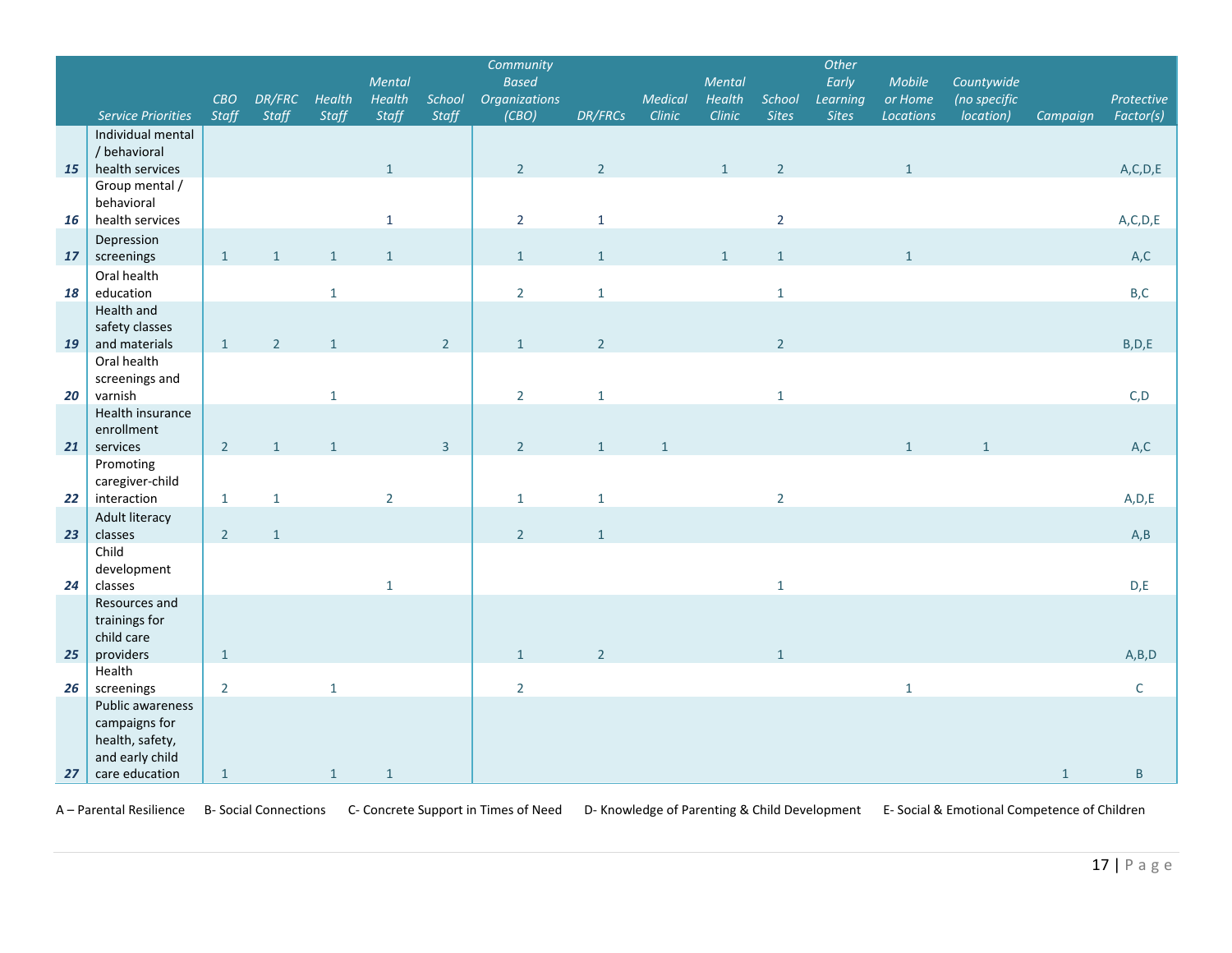# *Evaluation*

The Stanislaus County Children and Families Commission is dedicated to the ongoing and comprehensive evaluation of its work and that of Prop 10 funded programs in order to ensure accountability and progress towards results for children 0‐5 and their families.

The California Children & Families Commission developed a results‐based accountability (RBA) system in 2002. This system tracks progress and results in the areas of family functioning, child development, maternal and child health, and systems change in order to support improvement in program planning and policies, and to assist in more effective funding decisions on state and local levels. In an effort to support the State's accountability efforts, as well as the County's, the Commission established a structure to evaluate its programs in alignment with the state's result areas framework.



#### **Evaluation Purpose and Goals**

Effective evaluation incorporates information, reflection, learning, and action. It is the systematic acquisition and analysis of information to provide useful feedback to a funded program and to support decision making about continuing or altering program operations. Evaluation is also an ongoing process in which questions are selected, framed, and answered in order to assess the value and effectiveness of programs, as well as to further strengthen and build the capacity of programs when utilized in a meaningful way.

The evaluation process is intended to answer the questions "how much was done, how well it was done, and is anyone is better off"? During the evaluation process, the Commission acquires, reports, and analyzes information, and shares that information with stakeholders (i.e., programs, community, funders, legislators). The information is also used as a basis for decisions and action to improve programs and results.

#### **Evaluation Approach**

The evaluation is a cooperative process between the Commission and funded contractors, each having specific responsibilities. The contractors are accountable for collecting, compiling, analyzing, and reporting data regarding their programs. The Commission is also responsible for collecting, compiling, analyzing, and reporting data from the multiple contractors, and then sharing that information with stakeholders. Additionally, the Commission is responsible for providing technical assistance for programs during this process.

Several methods, using both qualitative and quantitative data sources, are employed to evaluate programs and the Commission's progress towards results. The analysis of data, site visits and interviews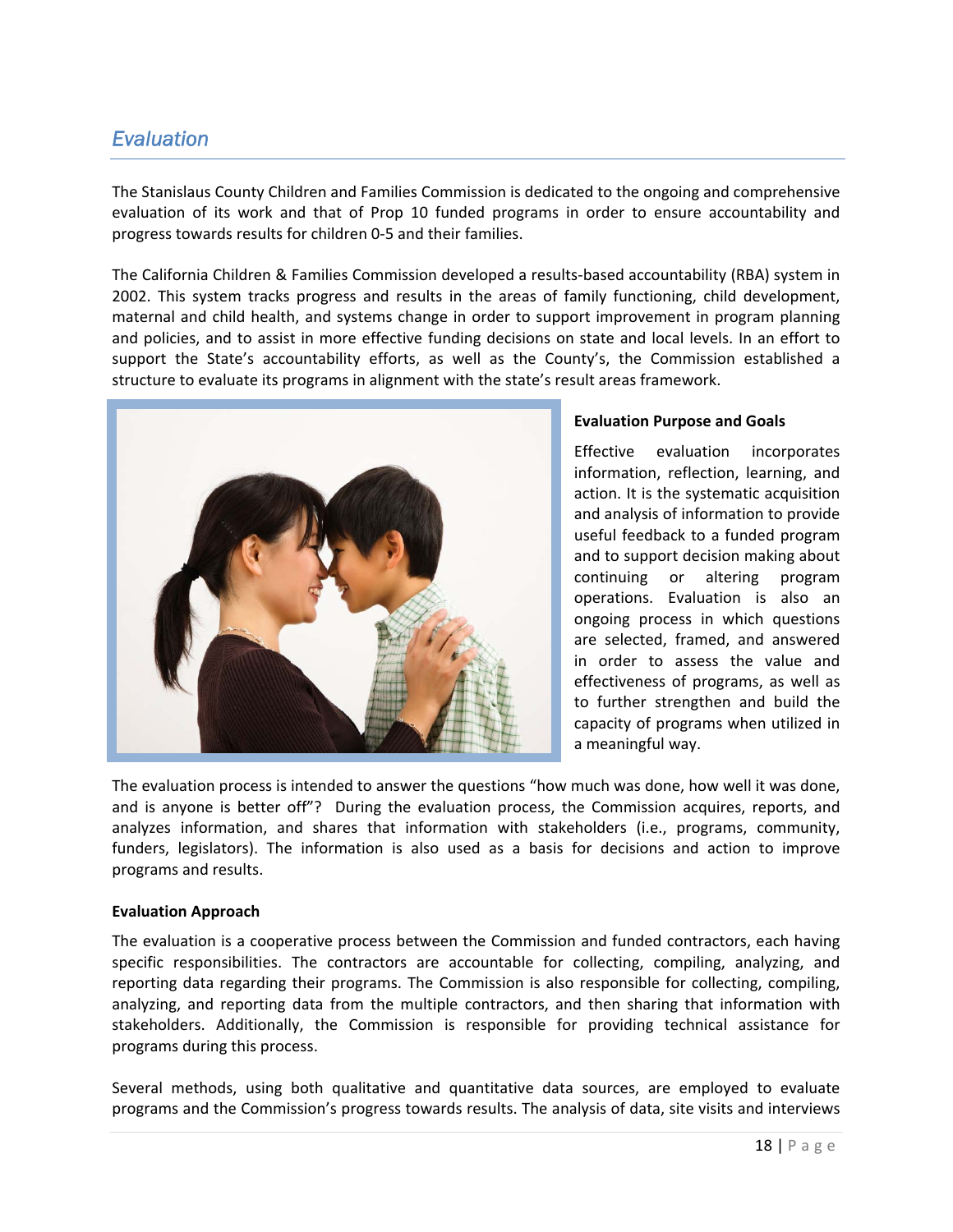are examples of techniques used for evaluation. The following are sources of data that the programs and Commission utilize throughout the evaluation process:

- Í Outcome‐based scorecards (SCOARRS)
- Í Budgets
- Í Invoices
- Í Demographic Data Sheet (DDS)
- Í Family Development Matrix
- Í Contracts
- $\frac{1}{2}$  Scopes of work
- $\blacklozenge$  Site visit reports and discussions
- **F** Program correspondence
- Í Annual reports

#### **Evaluation Deliverables**

The evaluation framework allows the Commission to share important information with stakeholders, both local and statewide, illustrating accountability, effectiveness and impacts on children 0‐5, their families, and their communities. The Commission publishes a Local Annual Report and an Annual Program Evaluation, holding public hearings for



both. This information is used to assist in decision-making and continuous improvement, directing the Commission and programs to repeat and enhance effective strategies, as well as to serve as a catalyst for improvement where appropriate. Ultimately, evaluation assists the Stanislaus County Children and Families Commission in knowing it is making the best investments possible to promote the development and well-being of children  $0 - 5$ .